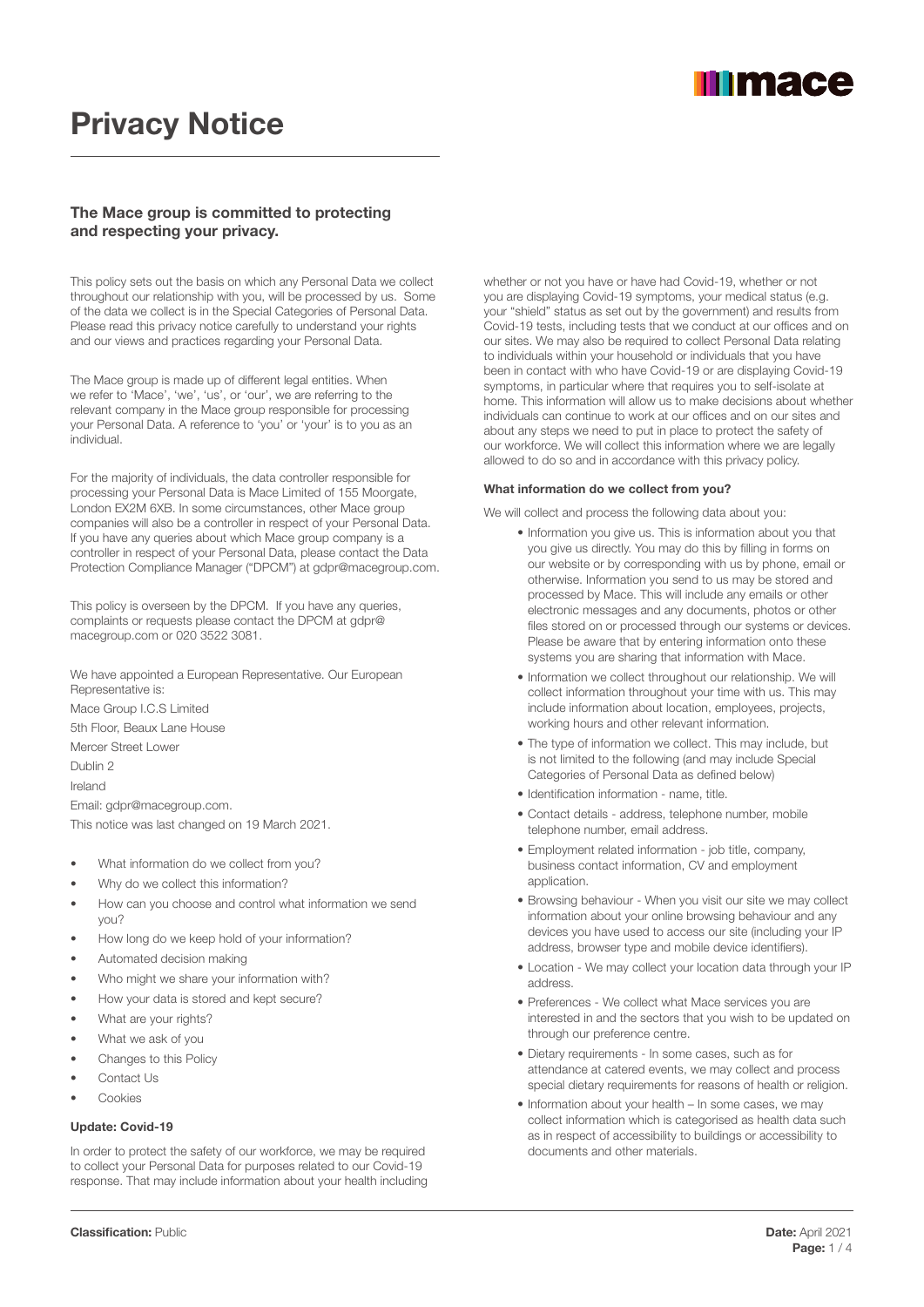

- Equality and Diversity You may choose to share information about your ethnicity, sexuality or beliefs with us for inclusion purposes. This information will be treated as highly confidential.
- Other data which we may notify you of from time to time.
- Opinion Mace may also contact you to ask you to take part in voluntary surveys to hear your opinion of current services or of potential new services on offer. If you choose to take part in these surveys, we will collect the information you provide. We also collect data you provide in emails and phone calls for example, your questions to customer support.

#### Why do we collect this information?

We use this information in the following ways:

Information you give to us and that we collect. We process your Personal Data for the following reasons:

- Based on our legitimate interest to:
	- inform you of our services through email, mail, telephone, or SMS text message;
	- send you information on promotional content (you can amend your marketing preferences in our preference centre);
	- remember you when you visit our website and see how you journey through it by using cookies;
	- remember you when you use our forms to download content or sign up for a newsletter;
	- supply, improve and support the services we provide;
	- keep our site and systems safe and secure;
	- ensuring and protecting the health and safety of our workforce;
	- managing our response to the Covid-19 pandemic;
	- understand our customer base and purchasing trends;
	- defend against or exercise legal claims and investigate complaints;
	- ensure that our recruitment practices are fair and inclusive and that we are recruiting a diverse workforce; and
	- understand the effectiveness of our marketing
- Based on performance of our contract with you, or in order to take steps at your request to enter into a contract with you, for example:
	- When applying for a vacancy advertised on our website; or
	- In performing our obligations under our contract to which you are a party.
- Pursuant to our legal obligations:
	- the provision of products and services:
	- data protection;
	- health and safety;
	- anti-money laundering;
	- fraud investigations;
	- assisting law enforcement; and
- any other legal obligations placed on us from time to time. We may also process data on the basis of your consent or explicit consent.
	- Where we rely on your consent for processing this will be brought to your attention when the information is collected from you.

We may inform you of additional purposes for processing your information when that information is collected from you.

• Information we receive from other sources. See the 'Who might we share your information with?' section below for details of how we use information in conjunction with third parties.

We may inform you of additional purposes for processing your information when that information is collected from you.

#### How can you choose and control what information we send you?

You can choose whether you wish to receive promotional emails, SMS messages and telephone calls from Mace by visiting the preference centre. http://content.macegroup.com/preferences

We encourage you to keep your personal settings and Personal Data accurate and up to date.

#### How long do we keep hold of your information?

We only store your information for as long as is required for the purpose it was collected. Should you wish to have more information about how long we retain your data, please contact our DPCM at: gdpr@macegroup.com or 020 3522 3081.

Information stored generally on IT systems, such as email history, will be deleted regularly in line with our policies.

#### Automated decision making

Automated decision-making takes place when an electronic system uses personal information to make a decision without human intervention. We are allowed to use automated decision-making in the following circumstances:

1. Where we have notified you of the decision and given you 21 days to request a reconsideration.

2. Where it is necessary to perform the contract with you and appropriate measures are in place to safeguard your rights.

3. In limited circumstances, with your explicit written consent and where appropriate measures are in place to safeguard your rights.

If we make an automated decision on the basis of any particularly sensitive personal information, we must have either your explicit written consent or it must be justified in the public interest, and we must also put in place appropriate measures to safeguard your rights.

# Who might we share your information with?

Where information is shared with third parties we will only share the information required for the purpose it is being shared.

For the purposes set out in the 'Why do we collect this information?' section above, we have the right to share your personal information with:

- We use a third party provider, Hootsuite to manage our social media interactions. If you send us a private or direct message via social media the message will be stored by Hootsuite. It will not be shared with any other organisations.
	- Our clients.
	- Our suppliers and sub-contractors and the suppliers and sub-contractors of our clients where required including our Covid-19 testing providers.
- Other companies in the Mace Group.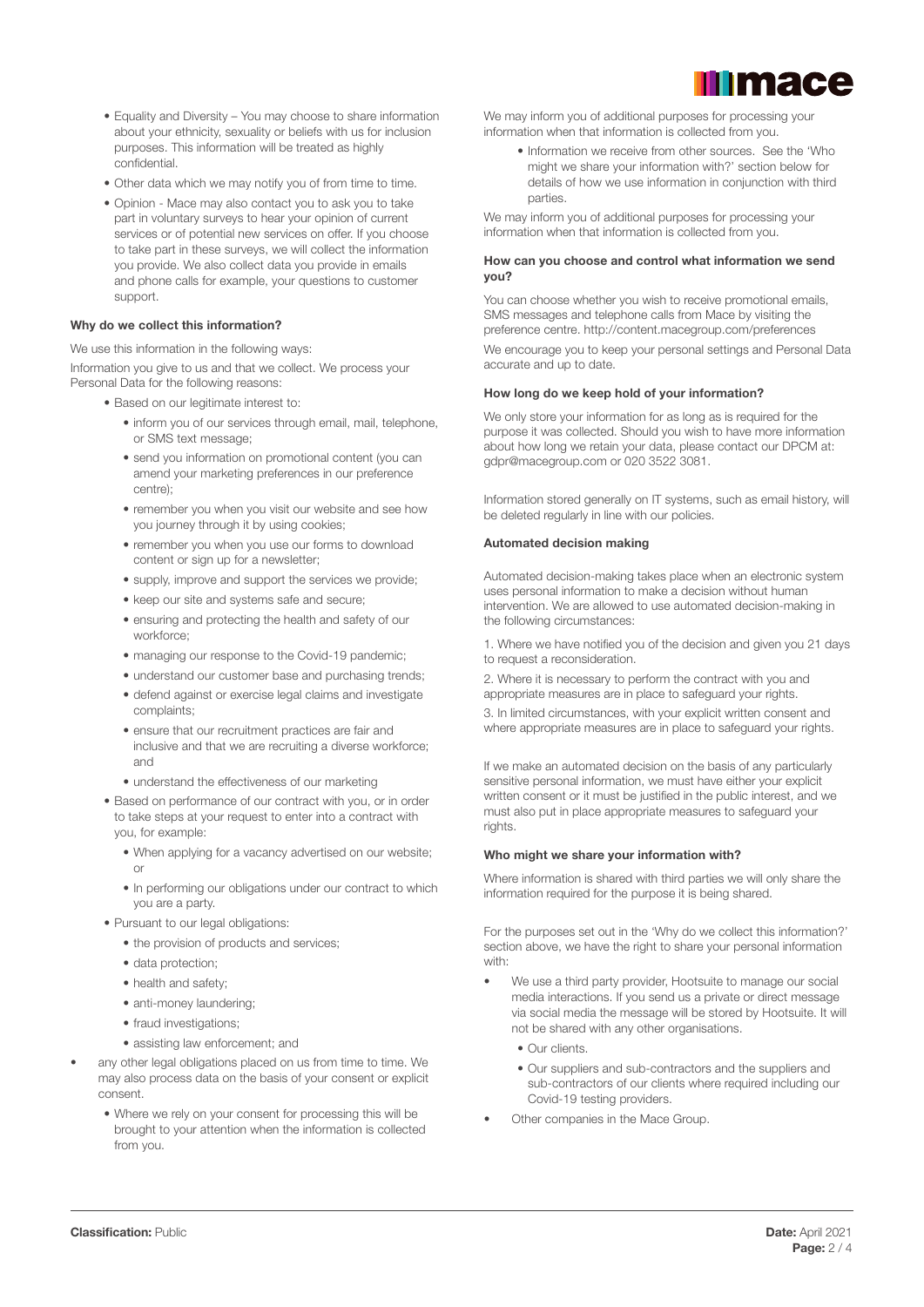

Additionally, we will disclose your personal information to the relevant third party:

- In the event that we sell or buy any business or assets, in which case we will disclose your Personal Data to the prospective seller or buyer of such business or assets.
- To third parties when it is necessary for the establishment, exercise or defence of legal claims.
- If we are acquired by a third party, in which case Personal Data held by it about its customers will be one of the transferred assets.
- If we choose to exercise a legal power to do so.
- If we are under a duty to disclose or share your Personal Data in order to comply with any legal obligation, or in order to enforce or apply contractual terms or other agreements; or to protect the rights, property, or safety of ourselves our customers, our regulator, or others. This includes exchanging information with other companies and organisations for the purposes of fraud protection and prevention of money laundering and credit risk reduction.

#### How your data is stored and kept secure?

We have put in place appropriate security measures to prevent your personal information from being accidentally lost, used or accessed in an unauthorised way, altered or disclosed. In addition, we limit access to your personal information to those employees, agents, contractors and other third parties who have a business need to know. They will only process your personal information on our instructions and they are subject to a duty of confidentiality. Details of these measures may be obtained from the DPCM.

We have put in place procedures to deal with any suspected data security breach and will notify you and any applicable regulator of a suspected breach where we are legally required to do so.

#### International transfers

Due to the way that the Mace group operates, companies within the Mace group may be subject to the UK GDPR and/or the EU GDPR.

#### Where the UK GDPR applies

We share your Personal Data within the Mace group. This may involve transferring your Personal Data outside the UK. We share Personal Data within the Mace group on the basis of model contractual clauses which have been approved by the UK Government.

We may also transfer your Personal Data outside the UK to other third parties. We will only do so if adequate protection measures are in place in compliance with the applicable data protection laws. We use the following protection measures:

- transferring to countries that have been deemed to provide an adequate level of protection;
- using approved model contractual clauses; or
- transferring when one or more of the conditions set out in Article 49 UK GDPR are met.

# Where the EU GDPR applies

We share your Personal Data within the Mace group. This may involve transferring your Personal Data outside the European Economic Area ("EEA"). We share Personal Data within the Mace group on the basis of model contractual clauses which have been approved by the European Commission.

We may also transfer your Personal Data outside the EEA to other third parties. We will only do so if adequate protection measures are in place in compliance with the applicable data protection laws. We use the following protection measures:

- transferring to countries that have been deemed to provide an adequate level of protection;
- using approved model contractual clauses; or
- transferring when one or more of the conditions set out in Article 49 EU GDPR are met.

#### What are your rights?

You have the following rights. You can exercise these rights at any time by contacting the DPCM. You can make a subject access request verbally or in writing. In order to deal with your request effectively, it would be helpful if you could contact the DPCM in the first instance. The DPCM may be contacted in the following ways:

# By post:

DPCM (Legal Department), Mace Ltd.,

155 Moorgate, ondon EC2M 6XB

# By email:

gdpr@macegroup.com

# By telephone:

+44 (0)20 3522 3081

#### You have the right:

- to ask us not to process your Personal Data for marketing purposes;
- to ask us not to process your Personal Data where it is processed on the basis of legitimate interests provided that there are no compelling reasons for that processing;
- where processing of your Personal Data is based on consent, to withdraw that consent at any time.
- to request from us access to personal information held about you;to ask for the information we hold about you to be rectified if it is inaccurate or incomplete;
- to ask for data to be erased provided that the Personal Data is no longer necessary for the purposes for which it was collected, you withdraw consent (if the legal basis for processing is consent), you exercise your right to object, set out below, and there are no overriding legitimate ground for processing, the data is unlawfully processed, the data needs to be erased to comply with a legal obligation;
- to ask for the processing of that information to be restricted if the accuracy of that data is contested, the processing is unlawful, the Personal Data is no longer necessary for the purposes for which it was collected or you exercise your right to object (pending verification of whether there are legitimate grounds for processing); or
- to ask for data portability if the processing is carried out by automated means and the legal basis for processing is consent or contract.

Should you have any issues, concerns or problems in relation to your data, or wish to notify us of data which is inaccurate, please let us know by contacting us using the contact details above. In the event that you are not satisfied with our processing of your Personal Data, you have the right to lodge a complaint with the relevant supervisory authority at any time. The relevant supervisory authority in the UK is the Information Commissioner's Office (ICO). The ICO's contact details are available here: https://ico.org.uk/concerns/.

# What we ask of you

• Keeping your information accurate and up to date. If your information changes for any reason, for example if you change your name, address, then you should inform us of the change as soon as possible so that we can ensure your information is kept accurate and up to date. Please log into your preference centre to amend and update your information. http://content.